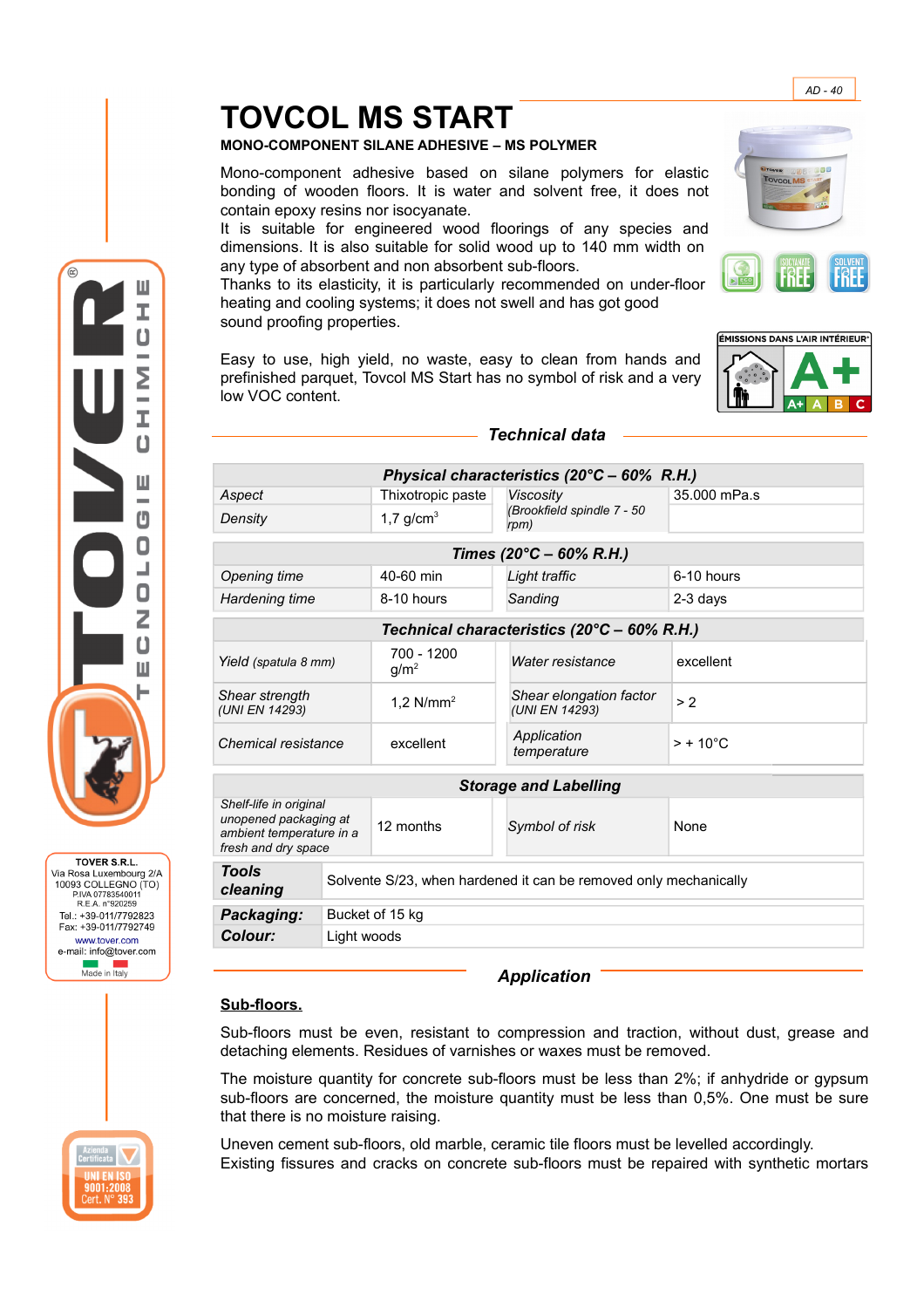made with dry sand (Quarzo Puro) mixed with Primer PU-100 or AdeblokT19. Particularly smooth and glassy floors like ceramics must be scratched to become rough but no adhesion promoter is necessary.

Poor and dusty concrete sub-floors will have to be treated and consolidated with Primer PU-100, Toverfix, Adeblok T19 or Primer TS primers. Dust can be fixed on sub-floors using waterbased primer Nano-Fix.

If there is residual moisture, treat the sub-floor with Primer PU-100, Toverfix, Adeblok T19 or Idroblok C3 to create a vapour barrier (see technical data sheets).

In the case a polyurethane or epoxy primer is used, it is necessary to sprinkle dry sand on the primer till fresh. Once dry, remove the exceeding sand and proceed to lay the parquet.

## **Application**

Tovcol MS Start is easy to apply with a nr. 6 notched spatula (8mm teeth). The parquet will have to be laid within the open time indicated.

For a better laying, the procedure is to apply more than 60-70% of adhesive on the whole surface at a temperature >12° C and maximum humidity of 80%.

Put some weights on the floor immediately after laying for several hours if boards of big dimensions have been bonded.

#### **Cleaning.**

The still fresh product can be totally and easily removed from hands, tools and prefinished parquet with Stripcoll or Tovclean.

Once dry and hardened, the adhesive can be easily removed mechanically.

#### *Notes*

Do not use in external.

Do not dilute.

Do not use on sub-floors treated with aceto-vinyl primers.

Not suitable to bond wooden boards varnished on the back or plastic materials like PVC, PE.

Avoid to apply too much adhesive.

Before laying the floor, measure the humidity content of the sub-floor with a CM hygrometer.

Leave a space of about 1 cm on the perimeter to enable the wood to expand.

The remaining product can be used for following jobs if the protective cap is put with care on the top of the adhesive; the bucket must be stored into a fresh and dry area.

#### *Safety Rules*

FOR PROFESSIONAL USE ONLY. Strictly respect the information reported on the labels and consult safety data sheets before use.

#### *Disposing of waste*

Dispose not used product and empty containers in accordance of local in force regulations.



TOVER S.R.L. Via Rosa Luxembourg 2/A<br>10093 COLLEGNO (TO) P.IVA 07783540011 R.E.A. n°920259 Tel.: +39-011/7792823 Fax: +39-011/7792749 www.tover.com e-mail: info@tover.com **New York**<br>Made in Italy

> WARNING: The information reported in present technical data sheet are for guidance only and they do not hold our responsibility. Adapt the use of our products to the environmental conditions and materials to be treated.